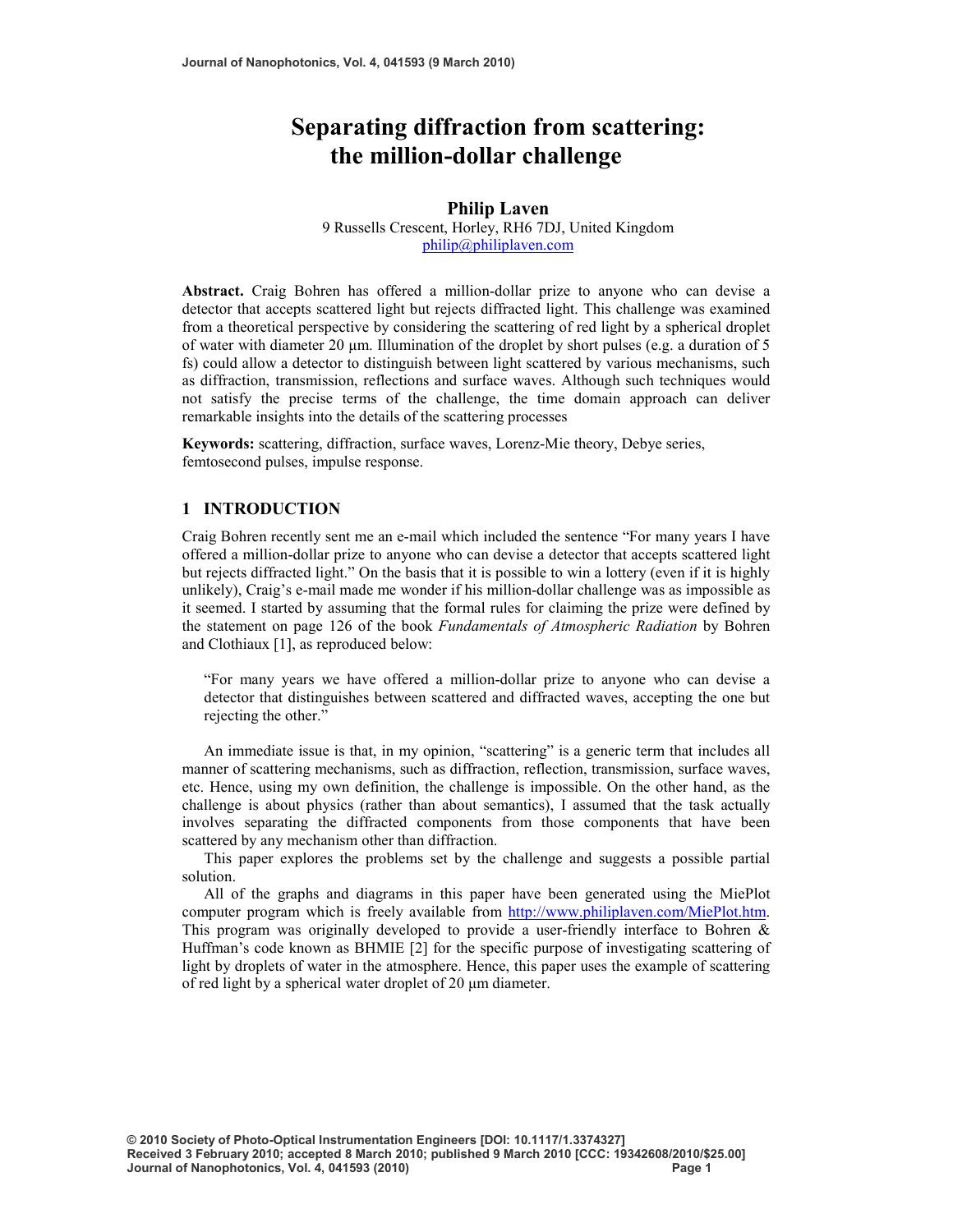## **2 ANALYZING THE PROBLEM**

#### **2.1 Lorenz-Mie theory and the Debye series**

To investigate this problem, I decided to consider scattering by a spherical droplet of water of diameter  $d = 20 \mu m$ . The results of calculations based on Lorenz-Mie theory (LMT) for the scattering of red light ( $\lambda = 650$  nm) are shown in Fig. 1 – which shows that the maximum intensity of scattering occurs when the scattering angle  $\theta = 0^{\circ}$  (corresponding to forward scattering).



Fig. 1. LMT calculations for scattering of red light ( $\lambda = 650$  nm) by a spherical homogeneous drop of water of diameter  $d = 20 \mu$ m (refractive index of sphere  $n<sub>I</sub> = 1.3326 + i 1.67E-08$ ) in a medium with refractive index  $n_0 = 1$ .

The complicated ripples shown in Fig. 1 indicate that scattering by a sphere is not a simple process. However, as an aid to understanding Fig. 1, it is useful to introduce the Debye series  $[3, 4, 5]$  – which is essentially a reformulation of LMT separating the contributions made by different scattering mechanisms of order *p* (see Fig. 2), where:

- $p = 0$  corresponds to external reflection plus diffraction;
- $p = 1$  corresponds to direct transmission through the sphere;
- $p = 2$  corresponds to one internal reflection;
- $p = 3$  corresponds to two internal reflections; and so on . . .



Fig. 2. Geometrical ray paths corresponding to scattering orders  $p = 0, 1, 2$  and 3.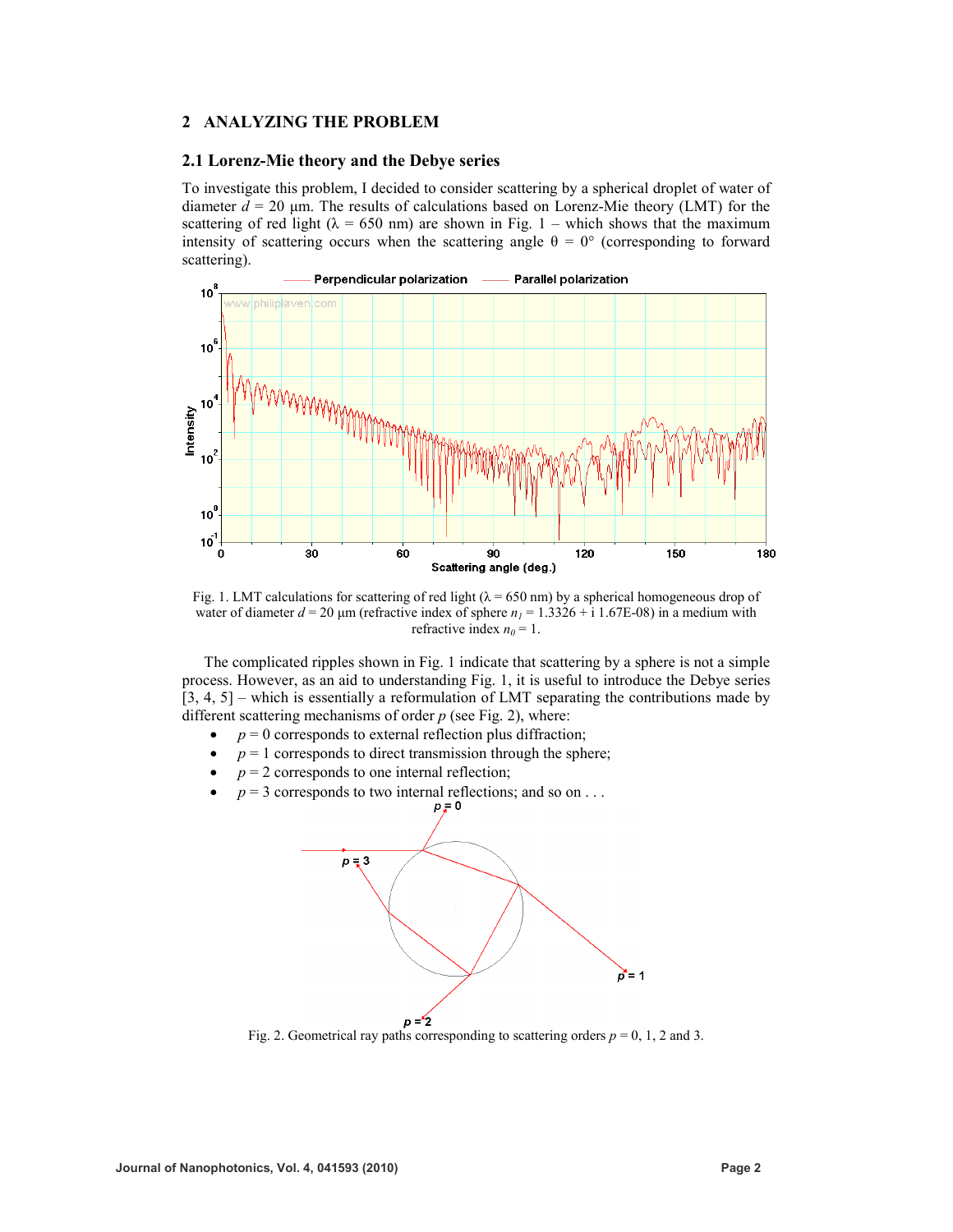Comparing the results of Debye series calculations in Fig. 3 with the LMT calculations in Fig. 1, it will be noted that  $p = 0$  scattering (i.e. external reflection plus diffraction) is responsible for the forward scattering peak as  $\theta \rightarrow 0^{\circ}$ . Similarly,  $p = 2$  scattering (one internal reflection) is responsible for the primary rainbow at  $\theta \approx 142^{\circ}$ , whilst  $p = 3$  scattering (two internal reflections) is responsible for the secondary rainbow at  $\theta \approx 124^{\circ}$ . Note that the primary and secondary rainbows are not well-defined in terms of scattering angle  $\theta$  – even for scattering of monochromatic light. When sunlight is scattered by water droplets with  $d < 40$ µm, the resulting rainbows are almost white – and are known as fogbows or cloudbows. Scattering of sunlight by larger drops of water, such as  $d > 200 \mu m$ , produces the familiar colored primary and secondary rainbows (with red arcs at  $\theta \approx 138^\circ$  and  $\theta \approx 129^\circ$  respectively).



Fig. 3. As Fig. 1, but showing the results of calculations using the Debye series for selected values of *p*. The curves for perpendicular polarization are marked with the symbol ⊥, whilst the curves for parallel polarization are marked with //.



Fig. 4. As Fig. 1: the red lines show the results of LMT calculations, whilst the blue lines show the vector sum of the Debye series results for  $p = 0$  through  $p = 7$  (i.e.  $p_{max} = 7$ ).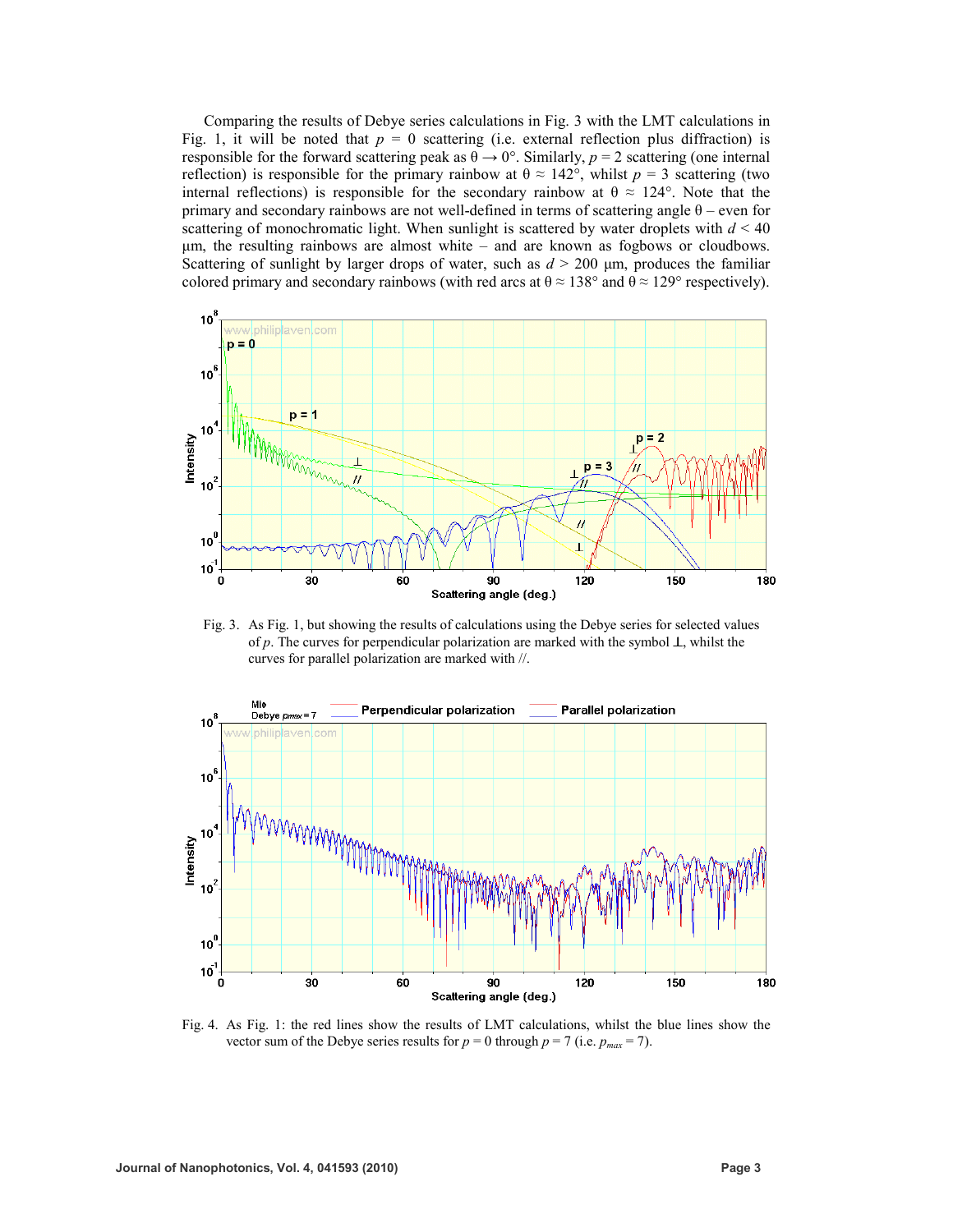It should be noted that the Debye series is not an approximation. The sum of the Debye series for all integer values of *p* from  $p = 0$  to  $p = \infty$  gives the same result as calculations based on LMT. In practice, this vector sum can generally be safely truncated at a much lower value of *p*, as shown in Fig. 4 where the blue curves representing the combined intensity of the Debye results for  $p = 0$  through  $p = 7$  have been superimposed on the red curves representing the LMT results. In this case, truncating the sum at  $p_{max} = 7$  gives results very close to the LMT results, whilst increasing  $p_{max}$  to 12 gives results that are essentially identical to the LMT results. The Appendix gives further information about the Debye series.

## **2.2 Fraunhofer approximation and ray-tracing**

The separation provided by the Debye series might be part of the solution to the challenge, except for the awkward fact that the Debye  $p = 0$  term combines diffraction with reflection from the exterior of the sphere. As the challenge involves "diffraction", it is important to be clear about the meaning of diffraction. In the case of scattering by a spherical particle, the diffraction pattern is typically defined by the Fraunhofer approximation [2, 6, 7]:

$$
S(\theta) = x^2 \left[ \frac{1 + \cos(\theta)}{2} \right] \left[ \frac{J_1(x \sin(\theta))}{x \sin(\theta)} \right]
$$
(1)

where:

- $S(\theta)$  is the amplitude of the scattered field at scattering angle  $\theta$ ;
- $J_1$  is the first-order Bessel function;
- $x = 2\pi r/\lambda$  where *r* is the radius of the scattering sphere and  $\lambda$  is the wavelength of the incident light.

Such equations are frequently attributed to Fraunhofer, but Craig Bohren has pointed out in a private communication that, without diminishing the importance of Fraunhofer's pioneering work in experimental optics, there is no evidence to suggest that Fraunhofer developed any theoretical treatment of diffraction. Consequently, he has suggested that "Fresnel-Fraunhofer-Airy-Schwerd" might be a more appropriate designation.

The essence of the challenge is shown in Fig. 5 which plots results of calculations for three distinct scattering mechanisms:

- diffraction (calculated using Fraunhofer's approximation, Eq. (1));
- $p = 0$  reflection from the exterior of the sphere (calculated using ray-tracing and Fresnel's equations);
- $\bullet$  *p* = 1 transmission through the sphere (calculated using ray-tracing and Fresnel's equations).

Fig. 6 compares the vector sum of the Fraunhofer approximation and the  $p = 0$  reflection term shown in Fig. 4 (taking phase differences into account) with the results of Debye  $p = 0$ calculations (which combine diffraction and reflection from the exterior of the sphere). Although the two curves in Fig. 6 show good agreement between for the first few maxima and minima (i.e. for  $\theta$  < 10°), the significant discrepancies at higher values of  $\theta$  (particularly the larger amplitudes of the ripple on the blue curve) suggest that the Fraunhofer approximation over-estimates the intensity of the diffracted component beyond the first few maxima.

Figs. 3 and 5 indicate that diffraction is the dominant mechanism causing forward scattering (e.g.  $0^{\circ} < \theta < 1^{\circ}$ ), whilst transmission through the sphere ( $p = 1$ ) is dominant when  $10^{\circ} < \theta < 30^{\circ}$ . Unfortunately, vague phrases such as "dominant" are not sufficient to satisfy any challenge which demands complete "separation" of scattering mechanisms.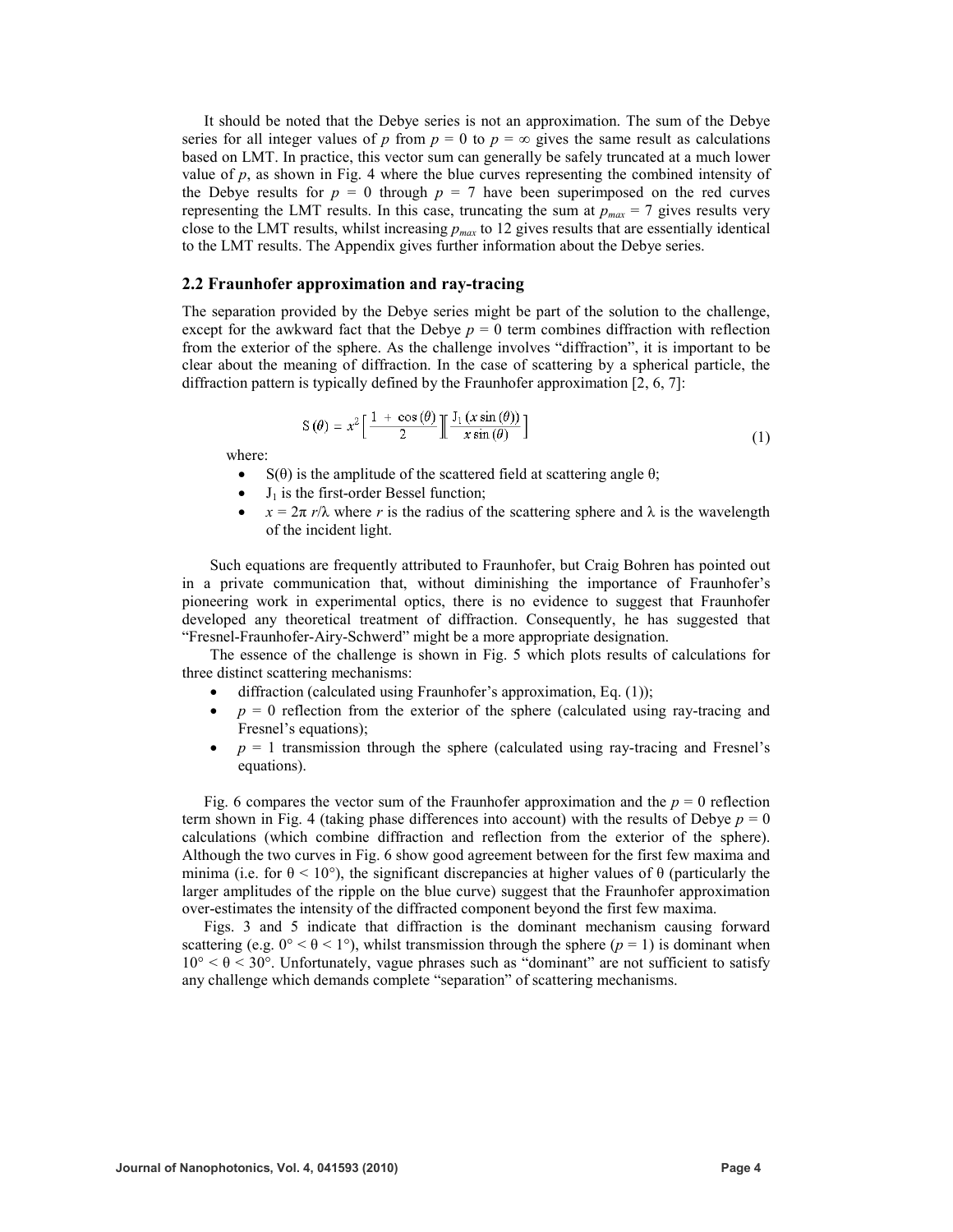

Fig. 5. As in Fig. 1 (limited to  $0^{\circ} < \theta < 30^{\circ}$ ), but using the Fraunhofer approximation for diffraction shown in Eq. (1), ray-tracing for reflection from the exterior of the sphere ( $p = 0$ ) and ray-tracing for transmission through the sphere  $(p = 1)$ . The curves for perpendicular polarization are marked with the symbol ⊥, whilst the curves for parallel polarization are marked with the symbol **//**.



Fig. 6. Scattering for the same conditions as in Fig. 5, but comparing the results of calculations based on the Fraunhofer approximation for diffraction and ray-tracing for reflection from the exterior of the sphere  $(p = 0)$  with the results of Debye  $p = 0$  calculations (perpendicular polarization only).

Although the above results show that it is possible identify the contributions caused by different scattering mechanisms, Bohren's challenge would not be satisfied by a mathematical construct. It demands a measurement technique that will reveal the intricate details of the scattering processes, but there seems to be little hope of success because scattering at a given angle  $\theta$  is due to a combination of scattering mechanisms.

Despite this apparently insuperable problem, is it possible to devise a measurement technique that could, in some way, replicate the theoretical results of the Debye series? Ideally, the intensity of the various scattering mechanisms should be retrieved directly from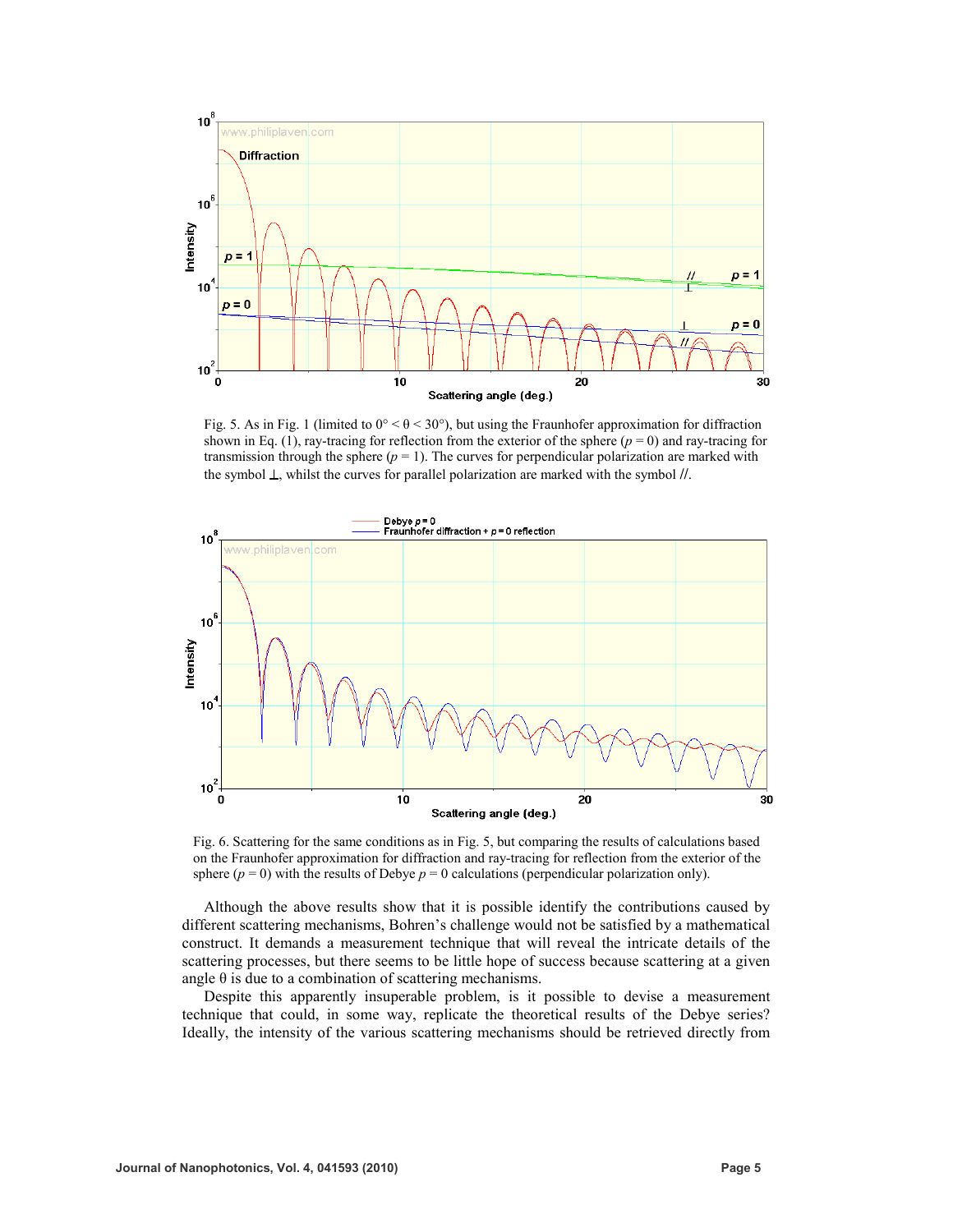measurements – even if the intensity at a given angle  $\theta$  for a specific scattering mechanism is much weaker than the dominant scattering mechanism. Taking the example of Fig. 5, this implies the need for direct measurements of ALL three scattering mechanisms for  $0 < \theta < 30^{\circ}$ . This objective is potentially much more difficult than Craig Bohren's challenge of separating the diffracted and non-diffracted components.



Fig. 7. Geometric rays that result in counter-clockwise deviation of 20° for a sphere with refractive index  $n_1 = 1.3326$  in a medium with refractive index  $n_0 = 1$  for  $p = 0$  through  $p = 4$ .

A beam of light can be considered as a set of parallel rays – as shown in Fig. 7 which selects a few rays from the incident beam of light that are deviated by an angle of 20° in a counter-clockwise direction. Table 1 shows the characteristics of the propagation paths for each of the rays. The impact parameter *b* measures the perpendicular distance of the path of an incident ray from the center of the scattering sphere: for example, an impact parameter  $b =$ 0 corresponds to an incident ray aimed at the center of the sphere, whilst an impact parameter  $b = \pm 1$  corresponds to an incident ray that is tangential to the top or bottom of sphere. Each of the rays shown in Fig. 7 suffers a delay dependent on its propagation path through the sphere. Table 1 shows the calculated time  $\tau$  in femtoseconds (1 fs =  $10^{-15}$ s) taken by each ray to travel between the dashed reference lines on the left and right of the sphere (for a spherical droplet of water with diameter  $d = 20 \text{ µm}$ .

| Ray | Impact parameter <i>b</i> | Time delay $\tau$ (fs) |
|-----|---------------------------|------------------------|
|     | 0.9848                    | 55.1                   |
|     | $-0.5953$                 | 92.6                   |
|     | 0.1394                    | 265.7                  |
|     | 0.8472                    | 305.5                  |
|     | $-0.6809$                 | 323.3                  |

Table 1 Propagation parameters for each of the rays shown in Fig. 7 for a water droplet with diameter  $d = 20 \text{ µm}$ .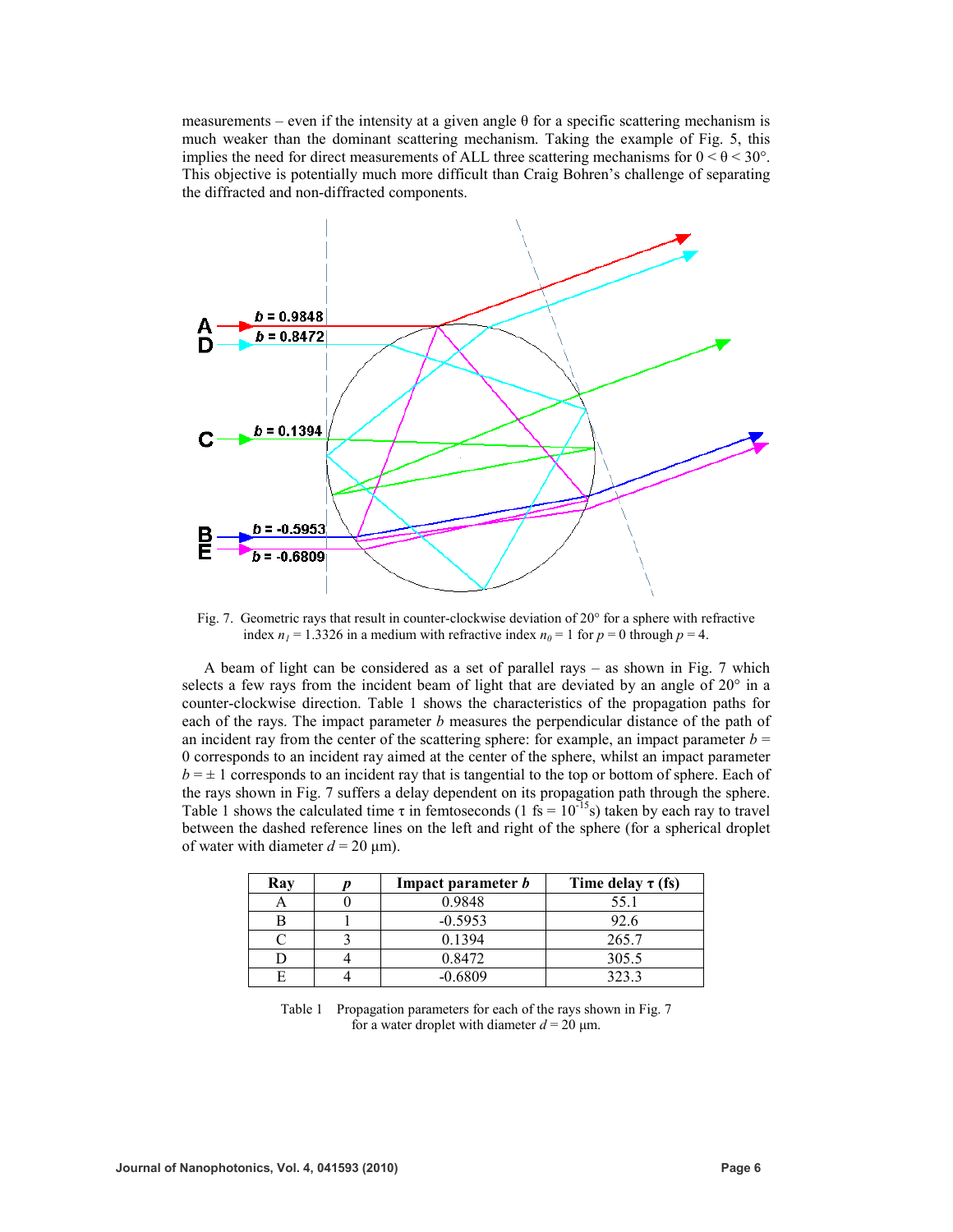#### **2.3 Calculations in the time domain**

The values of τ listed on Table 1 suggest a way of identifying the various contribution to scattering at  $\theta = 20^{\circ}$ . Instead of illuminating a sphere with a light source of constant intensity, the sphere could be illuminated by an extremely short pulse of light so that a detector at  $\theta$  = 20 $\degree$  could measure the resulting impulse response.

Such measurements would not necessarily be easy to perform, but I have recently extended the MiePlot computer program to calculate the impulse response of a sphere (based on the work of Bech & Leder [8, 9]). This program first performs a Fast Fourier Transform (FFT) on the pulse shape in the time domain to determine the spectrum of the pulse, which is then multiplied by the results of scattering calculations for a range of scattering angles θ at a number of discrete wavelengths across the bandwidth of the pulse. The results for a given value of  $\theta$  as a function of wavelength are then subjected to another FFT so as to produce the time domain impulse response for that value of θ.



Fig. 8 Impulse response of a spherical droplet of water (*d* = 20 µm) for a 5 fs pulse of red light for scattering angles  $\theta = 10^{\circ}$ , 15° and 20° (taking account of dispersion).



Fig. 9 Impulse response of a spherical droplet of water  $(d = 20 \text{ µm})$  for a 5 fs pulse of red light for scattering angle  $\theta = 20^{\circ}$  (assuming fixed refractive index  $n_l = 1.3326 + i 1.67E-08$ ).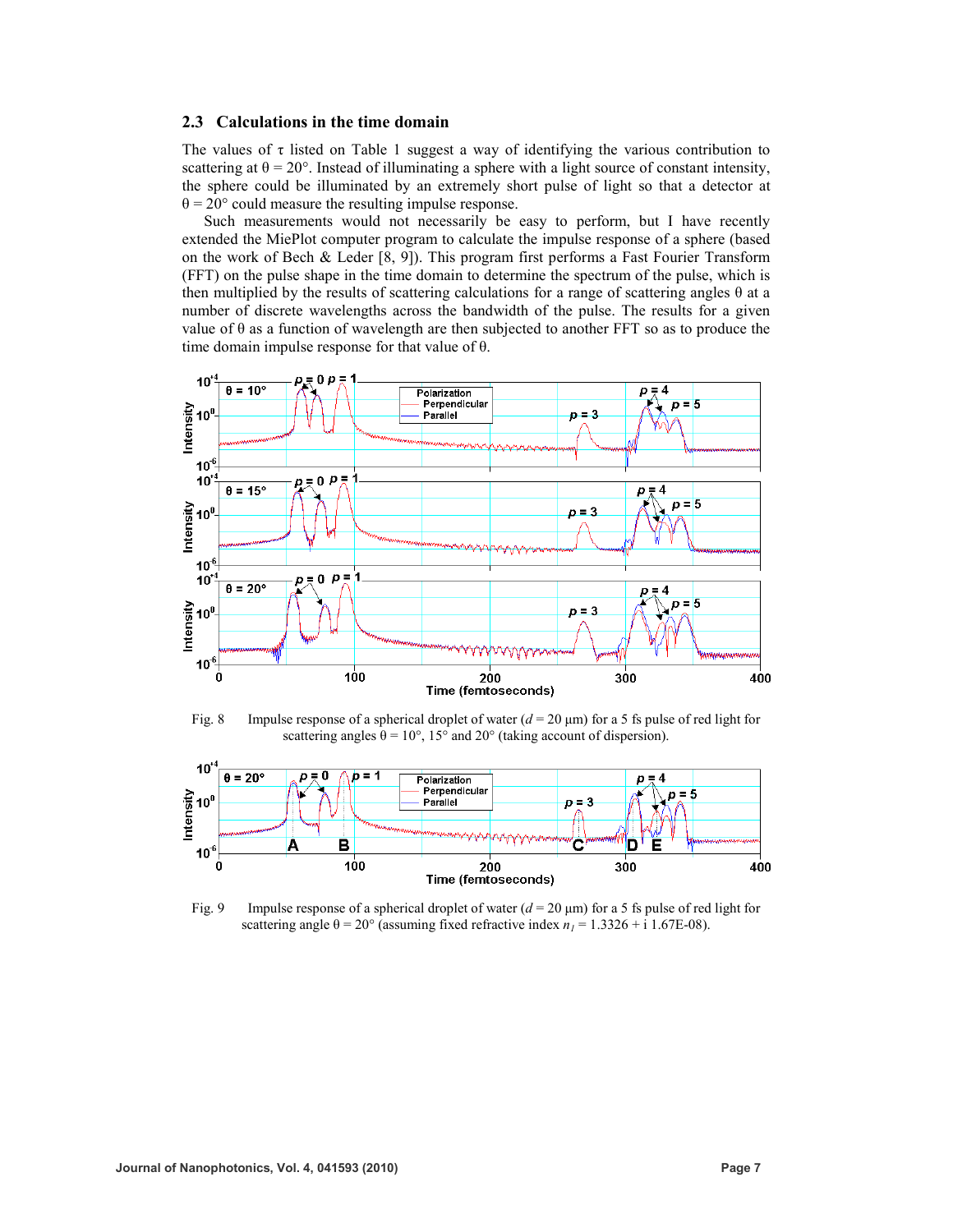The graphs in Fig. 8 show the calculated impulse responses using LMT for scattering angles  $\theta = 10^{\circ}$ , 15° and 20° for the following conditions:

- Nominal wavelength  $\lambda$  = 650 nm
- Pulse duration: 5 fs (half-amplitude duration, raised-cosine pulse shape)
- Pulse bandwidth: 564 nm 767 nm (-3 dB); 404 nm 1664 nm (-40 dB)
- Sphere diameter:  $d = 20 \text{ µm}$
- Refractive index of sphere:  $n_1 = 1.3326 + i 1.67E-08$  at nominal wavelength  $\lambda = 650$ nm (N.B. The real part of the refractive index of water is 1.344 at 404 nm and 1.313 at 1664 nm, whilst the imaginary part is negligible for the current purposes.)
- Refractive index of medium:  $n_0 = 1$

The various pulses shown in Fig. 8 can be identified by separate calculations using the Debye series. In particular, each graph shows two pulses labeled " $p = 0$ ". As  $\theta$  is increased from 10° to 20°, the first pulse moves from  $\tau \approx 61$  fs to  $\tau \approx 55$  fs, whereas the second pulse moves from  $\tau \approx 72$  fs to  $\tau \approx 78$  fs. By default, the MiePlot program takes account of variations of refractive index of water across the bandwidth of the pulse, but to facilitate comparisons with the results in Table 1, Fig. 9 shows the impulse response for  $\theta = 20^{\circ}$  assuming a constant value of refractive index (whereas Fig. 8 takes account of dispersion). Note that the letters A to E in Fig. 9 correspond to the geometric rays shown in Fig. 7. Examination of the results for  $\theta = 20^{\circ}$  in Fig. 8 and 9 shows that the pulses for  $p > 0$  in Fig. 8 have been broadened and shifted by dispersion.

The close agreement between the values of  $\tau$  given by the various independent methods of calculation (i.e. LMT, Debye and ray-tracing) gives considerable confidence in the results. However, it is also important to recognize that some of the scattered pulses shown for  $\theta = 20^{\circ}$ in Fig. 9 were not predicted by the ray-tracing exercise in Fig.  $7 -$  for example, there is an extra  $p = 0$  pulse at  $\tau \approx 78$  fs and an extra  $p = 4$  pulse at  $\tau \approx 330$  fs.

What causes these "non-geometrical" pulses? The fact that the  $p = 4$  pulse at  $\tau \approx 330$  fs is dominated by parallel polarization suggests the involvement of surface waves – which are typically generated by rays with impact parameter  $b = 1$  or  $b = -1$ . Fig. 10(a) shows a ray with impact parameter  $b = 1$  suffering 3 internal reflections before generating a surface wave which travels 9° clockwise along the circumference of the sphere, resulting in scattering at  $\theta$  = 20° with  $\tau$  = 306.8 fs. As this delay is extremely close to that of geometrical ray D ( $\tau$  = 305.5 fs), it is not possible to distinguish between these two propagation paths with a pulse of 5 fs duration. However, as shown by Fig. 10(b), there is another  $p = 4$  path involving surface waves: in this case, a ray with impact parameter  $b = -1$  suffers 3 internal reflections before generating a surface wave which travels 49° counterclockwise along the circumference of the sphere, resulting in scattering at  $\theta = 20^{\circ}$  with  $\tau = 330.1$  fs – which agrees well with LMT results in Fig. 9. The ray paths shown in Figs.  $10(a)$  and (b) are not symmetrical because the lengths of arc travelled by the surface waves are different. The path shown in Fig.  $10(b)$  is  $40^{\circ}$ of arc longer than the path shown in Fig. 10(a). Note that the path difference between the "long" and "short" paths is equivalent to 2 θ: this relationship is valid for all values of  $\theta$ .

An explanation for the  $p = 0$  pulse at  $\tau \approx 78$  fs is now needed. The  $p = 0$  ray in Fig. 7 is due only to external reflection from the sphere, whereas the Debye  $p = 0$  term also includes diffraction. As diffraction is typically explained as a wave phenomenon (in which the far field can be considered as the interference pattern due to, for example, a uniformly illuminated disk), diffraction cannot be represented by a single ray – unlike the other scattering mechanisms shown in Fig. 7 or Fig. 10.

Instead of just examining the impulse response at specific values of scattering angle  $\theta$ , much more information is revealed by studying how the impulse response varies with θ, as shown in Fig. 11 (for the above listed conditions). In Fig. 11, the intensity of the scattered pulses is coded according to the false-color scale shown above the diagram. The maximum intensity occurs for  $p = 0$  at  $\theta = 0^{\circ}$  and  $\tau \approx 67$  fs. Note the time reference ( $\tau = 0$ ) corresponds to reflection from the exterior of the sphere at  $\theta = 180^{\circ}$ .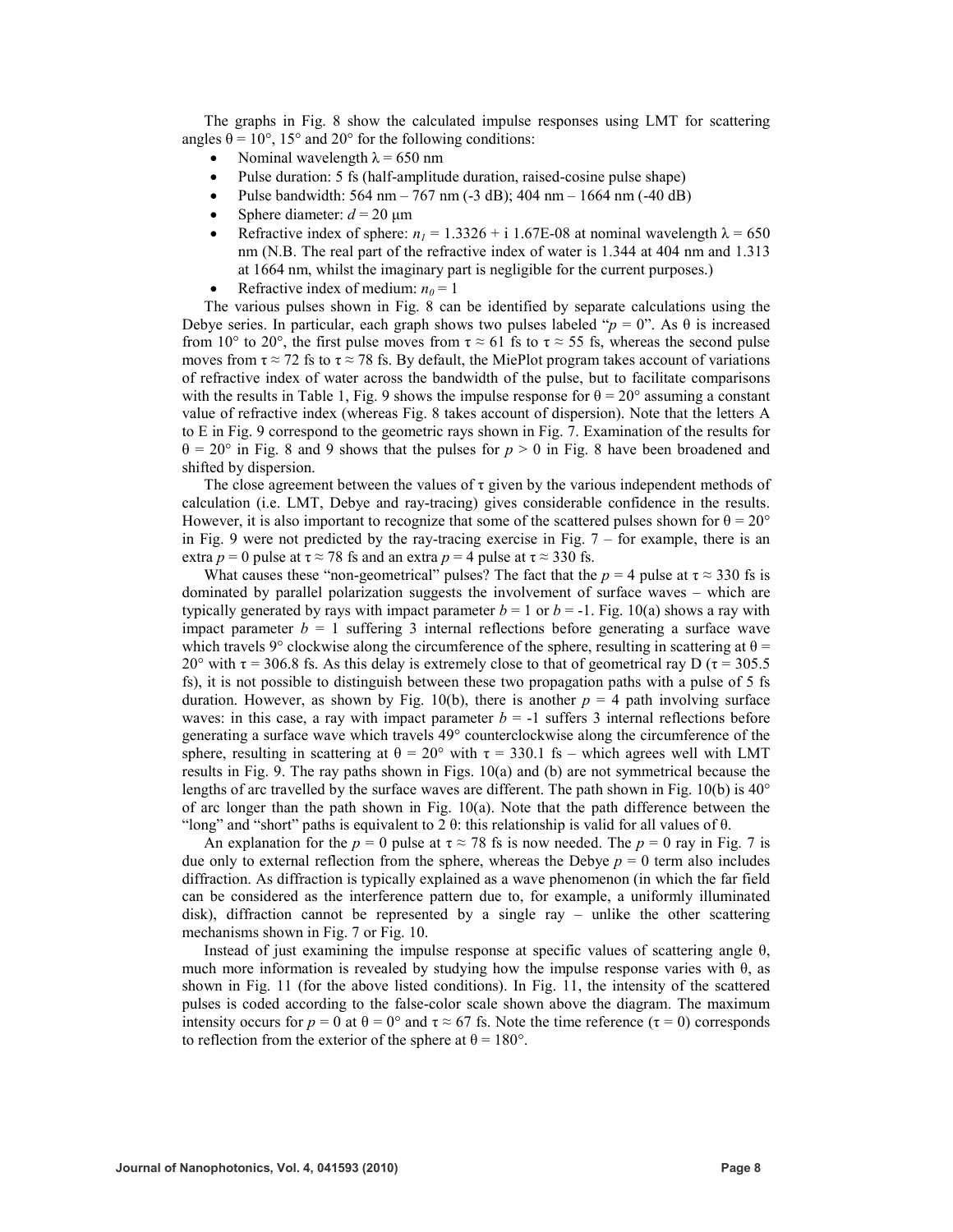



- a) impact parameter  $b = 1$  with a surface wave travelling 9° clockwise;
- b) impact parameter  $b = -1$  with a surface wave travelling 49° counterclockwise.

Note that, in both (a) and (b), the incident ray is tangential to the surface at point A, where it enters the sphere and then suffers internal reflections at B, C and D. Ray-tracing suggests that the  $p = 4$  ray would leave the sphere at point E along the tangential black lines corresponding to  $\theta = 29^\circ$  in (a) and at  $\theta = -$ 29° in (b). However, surface waves can travel from E to F along the circumference of the sphere before following the tangential red lines at F at the desired value of  $\theta = 20^{\circ}$ .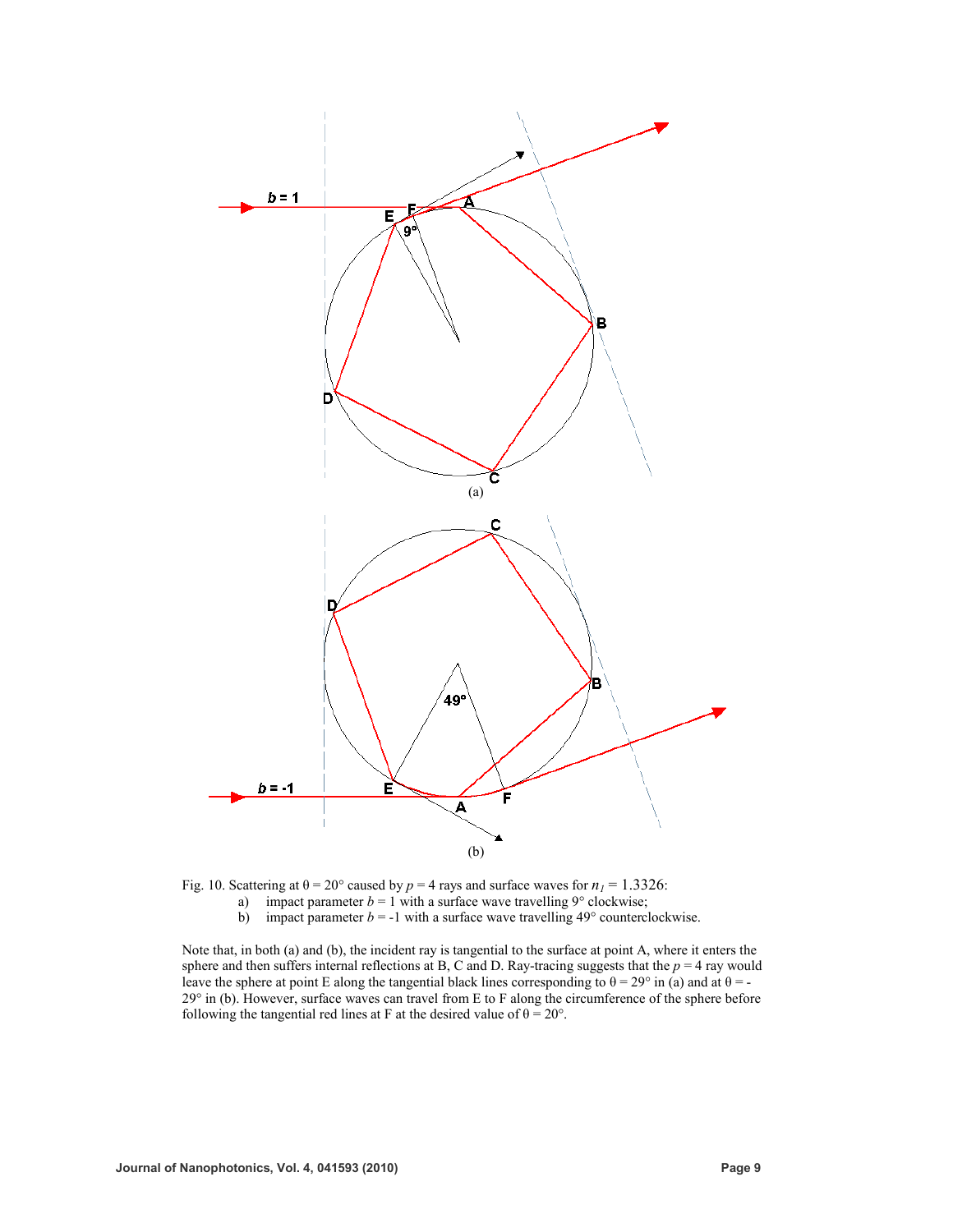Fig. 12 shows the results of Debye series calculations for  $p = 0$  and  $p = 1$  scattering. It also refers to ray-tracing calculations for reflection from the exterior of the sphere ( $p = 0$ ): the latter results are shown as a parametric curve plotting scattering angle θ against time delay  $τ$ for various values of the impact parameter *b*:

- when  $p = 0$  and  $b = 0$  (i.e. a central ray),  $\theta = 180^{\circ}$  and  $\tau = 0$ ;
- when  $p = 0$  and  $b = 1$  (i.e. an edge ray),  $\theta = 0^{\circ}$  and  $\tau = d$  ( $n_0 / c$ ), where *d* is the diameter of the sphere, c is the speed of light in vacuo and  $n<sub>0</sub>$  is the refractive index of the medium. In this particular case,  $\tau = d (n_0/c) \approx 66.67$  fs.

The pulses due to  $p = 1$  scattering (i.e. transmission through the sphere) are delayed relative to the  $p = 0$  pulses: when  $\theta = 0^\circ$ , the  $p = 1$  pulse occurs at  $\tau = d(n_1/c)$  where  $n_1$  is the refractive index of the sphere: in this case,  $\tau = d (n_1/c) \approx 88.84$  fs.

Figs. 11 and 12 demonstrate that it is possible to retrieve the intensities of the various scattering mechanisms by direct measurement of the impulse response at a given scattering angle. This goes even further than the mathematical approach of the Debye series because scattering for a given value of *p* often involves a mixture of several ray paths (each of which results in a distinctive pattern on diagrams such as Fig. 11). For example, the complicated pattern of the  $p = 2$  curves in Fig. 11 can be used to identify the contributions of geometrical rays and surface waves.

Fig. 13 shows the results of ray-tracing calculations for  $p = 0$ . In this case, the only scattering mechanism considered is that of reflection from the exterior of the sphere. This plot is comparable to the left part of the  $p = 0$  curve in Fig. 12. Despite their similarity, these two curves are slightly different when  $\theta$  approaches 0°. To investigate these differences, the Fraunhofer approximation Eq. (1), has been used to produce Fig. 14, which surprisingly shows that "diffraction" produces a pattern that is symmetrical around  $\tau = 66.67$  fs. The approximate nature of Eq. (1) is highlighted by the fact that the value of  $\tau$  seems to reach an inflection point at  $\theta = 90^{\circ}$ , whereas calculations using the Debye series for  $p = 0$  indicate a linear relationship between τ and θ even when  $θ$  > 90°. In any event, the Fraunhofer approximation is unlikely to be valid when  $\theta$  > 90°.

Fig. 13 indicates that the first  $p = 0$  pulse is due to reflection from the exterior of the sphere, but what about the second  $p = 0$  pulse highlighted by the dashed line in Fig. 12? I suggest that the second  $p = 0$  pulse is **exclusively** the result of diffraction. As this second  $p =$ 0 pulse can be isolated by accepting only signals with 66.67 fs  $\lt \tau \lt 88.84$  fs, I contend that it is possible to separate the diffracted component of the scattered signal.

The results in Fig. 14 indicate that the  $p = 0$  results shown in Fig. 10 for  $\tau > 66.67$  fs are, indeed, due to diffraction. However, Fig. 14 also shows that some of the  $p = 0$  results shown in Fig. 12 for  $\tau$  < 66.67 fs are not **solely** due to reflection from the exterior of the sphere (because the impulse response for  $p = 0$  scattering in this region represents a mixture of diffraction and external reflection).

This mixture of scattering mechanisms disqualifies my attempt to claim the million-dollar prize. Even so, given the symmetry around  $\tau = 66.67$  fs in Fig. 14, it would be possible to determine indirectly the intensity of the total diffracted signal, which corresponds to double that of the diffracted signal measured in the range  $\tau > 66.67$  fs.

Interestingly, if the diffraction calculation is repeated using a 50 fs pulse (rather than the 5 fs pulse used in the above graphs), a very different pattern emerges, as shown in Fig. 15. Note that Fig. 15 covers a limited range of scattering angles  $(0^{\circ} - 30^{\circ})$  rather than the  $0^{\circ} - 180^{\circ}$ range of the previous figures – thus showing that the resulting diffraction pattern has maxima and minima identical to those shown for diffraction in Fig. 5.

The impulse response techniques described in this section are, in principle, applicable to any size of sphere: instead of using 5 fs pulses with spheres of 20 µm diameter, 50 fs pulses would give similar results with 200 µm diameter spheres. However, 200 nm diameter spheres would require pulses of 0.05 fs = 50 attoseconds duration – which would be very challenging!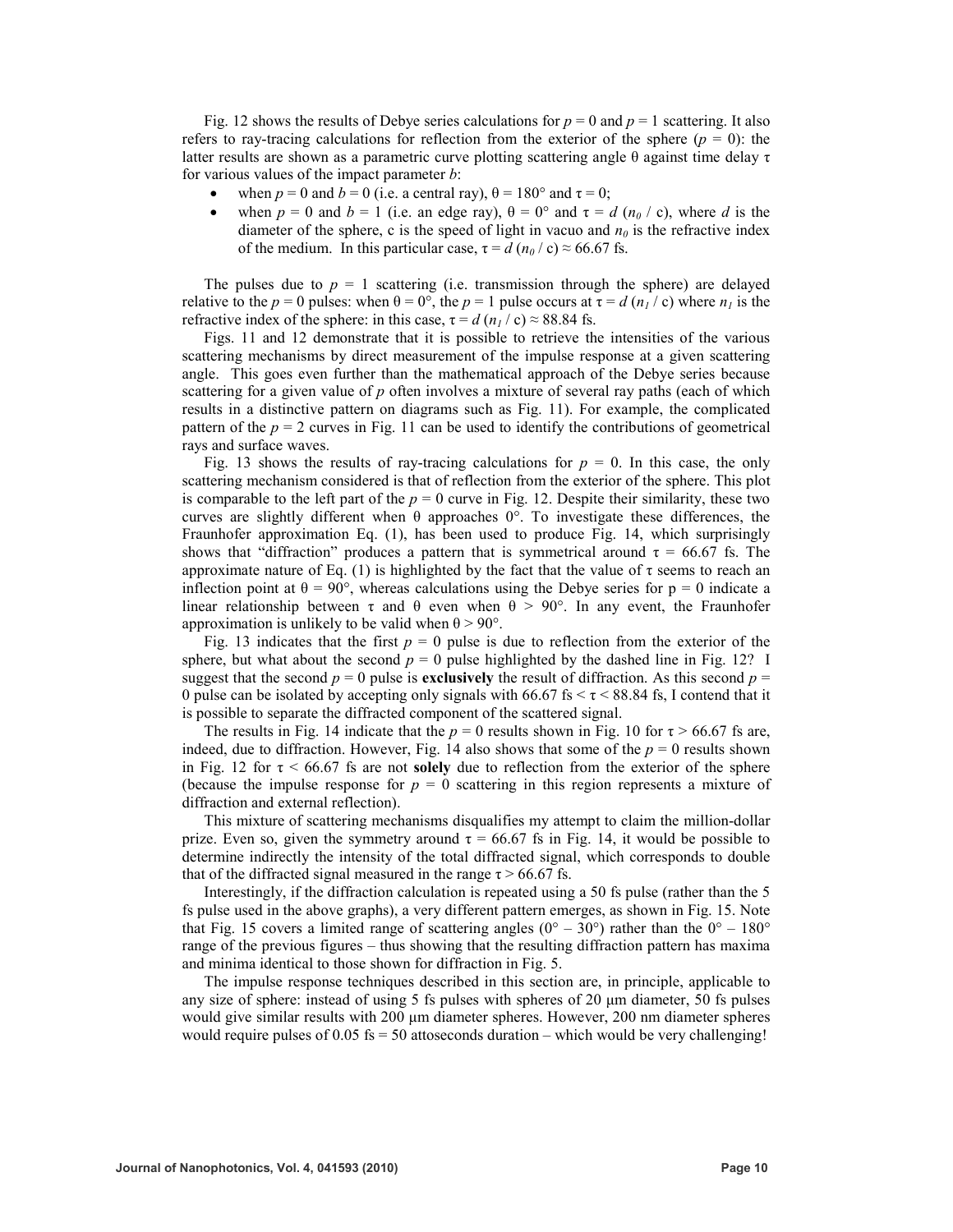

Fig. 11. Impulse response as a function of scattering angle for scattering of red light from a water droplet of diameter  $d = 20 \mu m$ .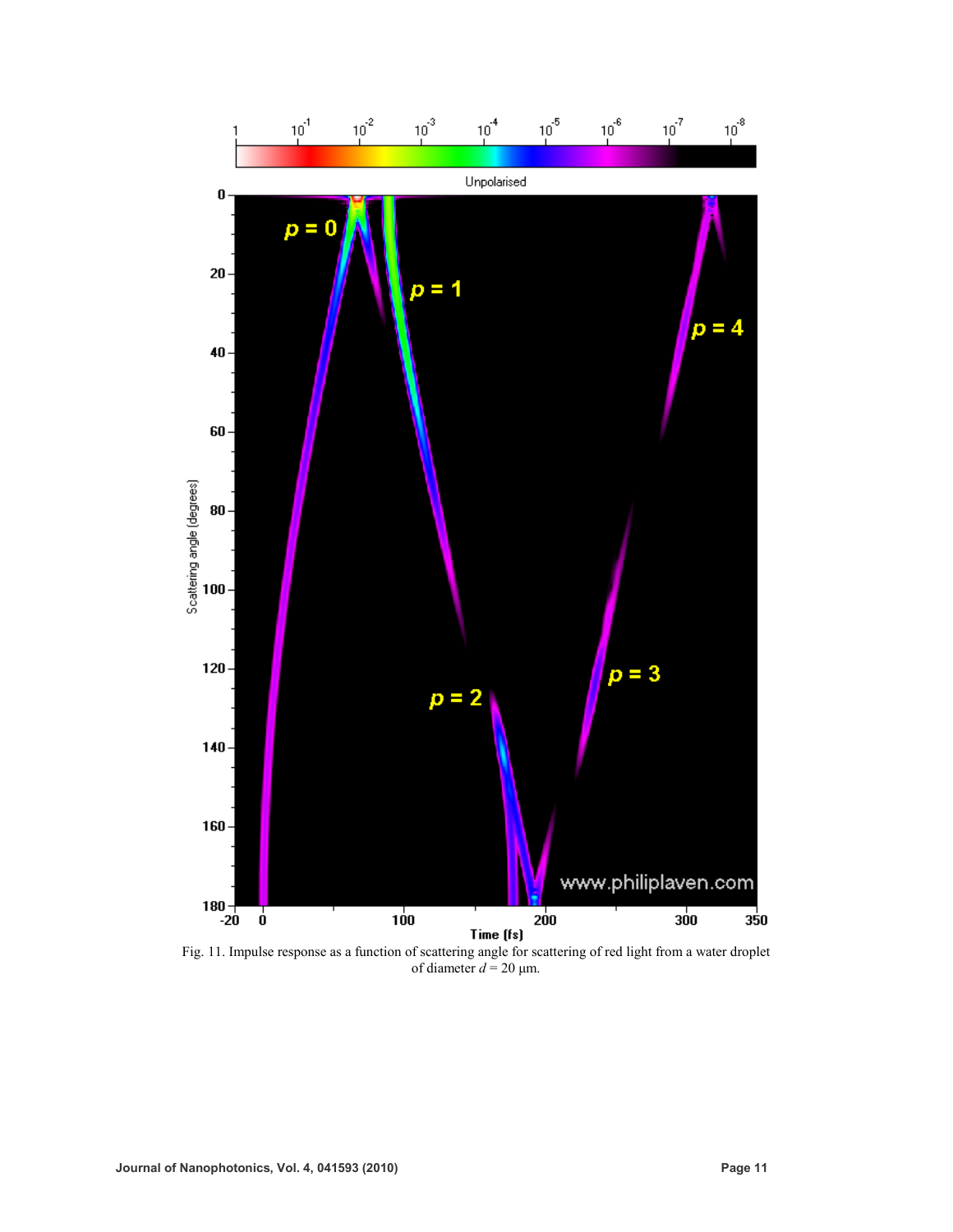

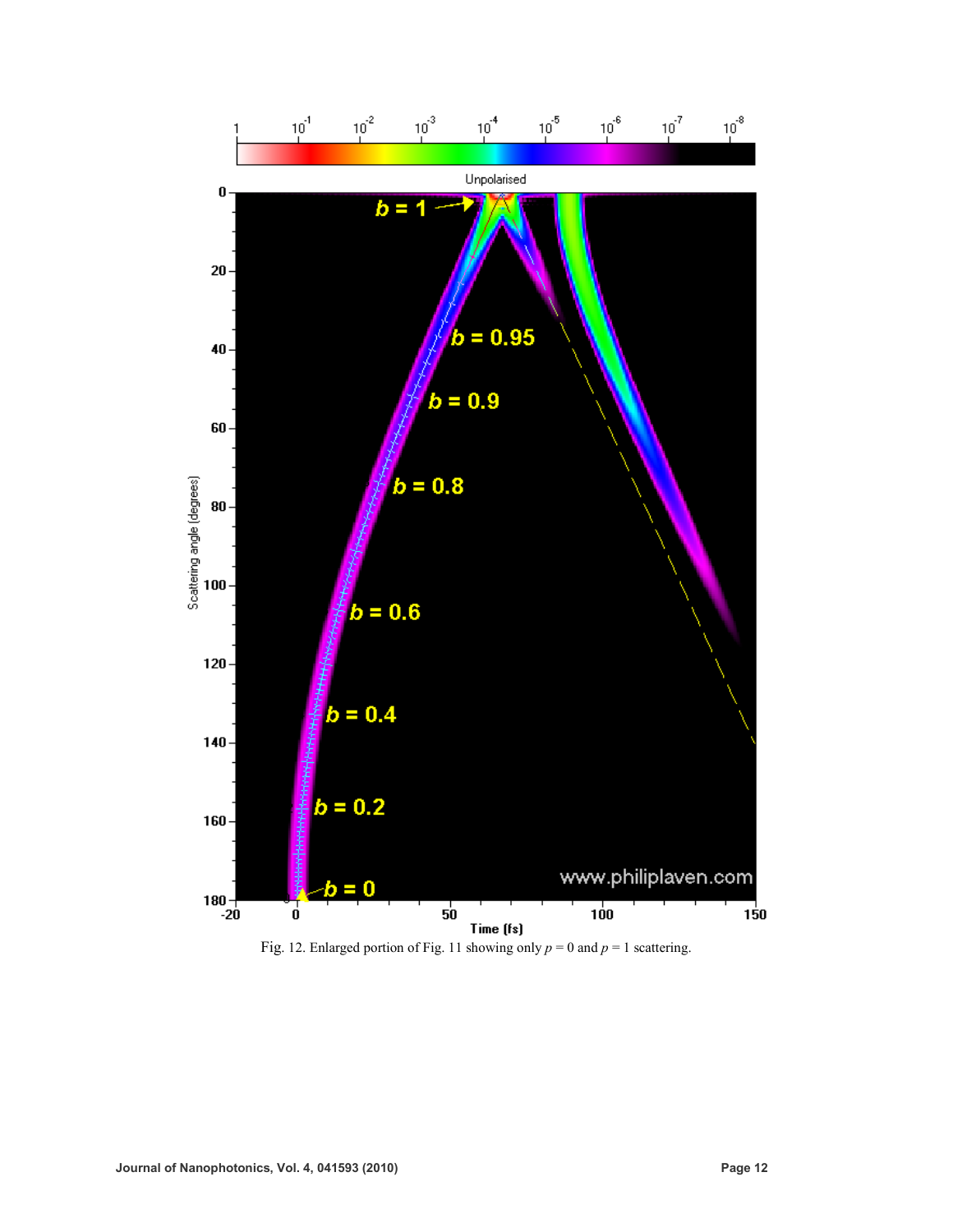

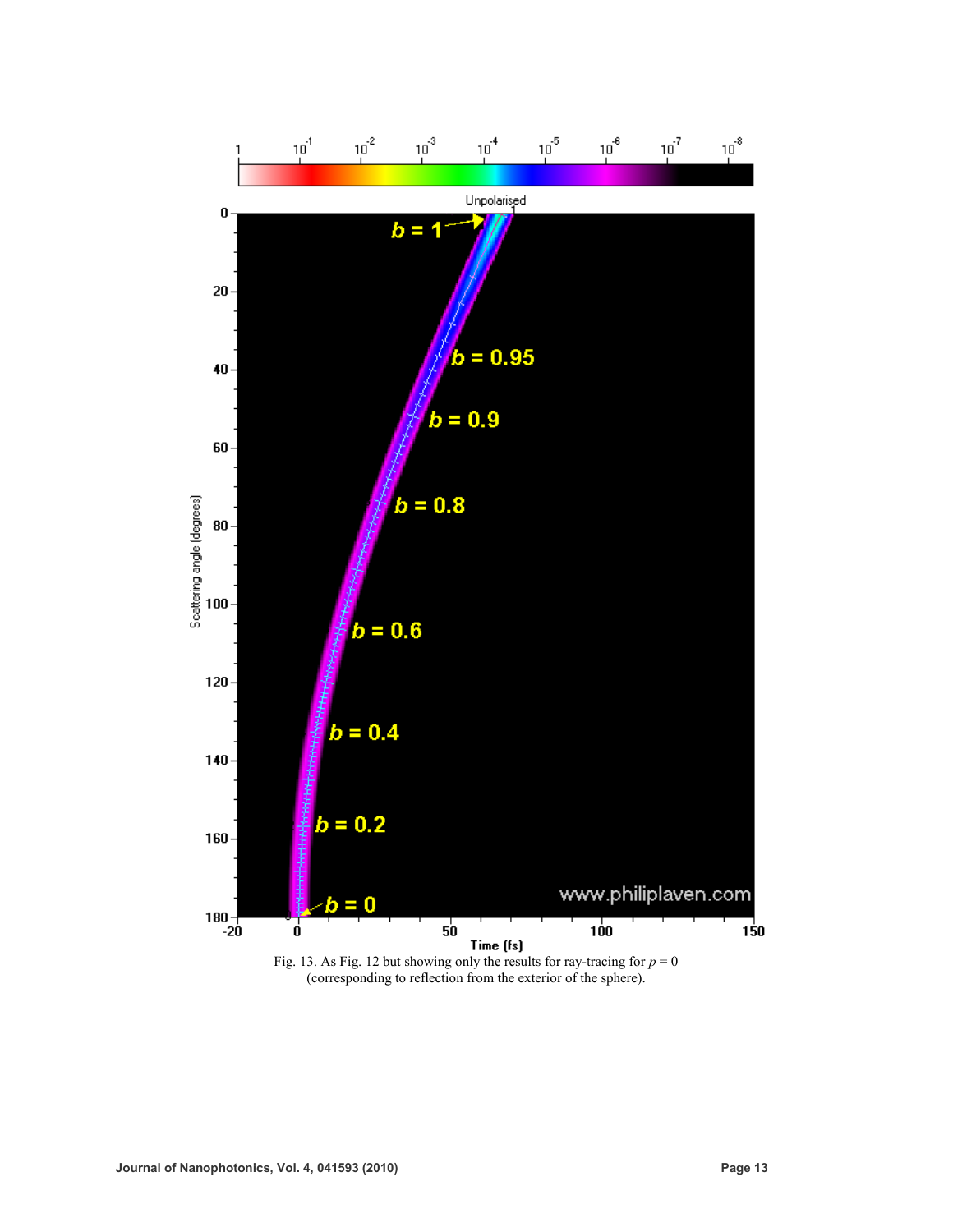

Fig. 14. As Fig. 12, but showing only the results for Fraunhofer approximation for diffraction.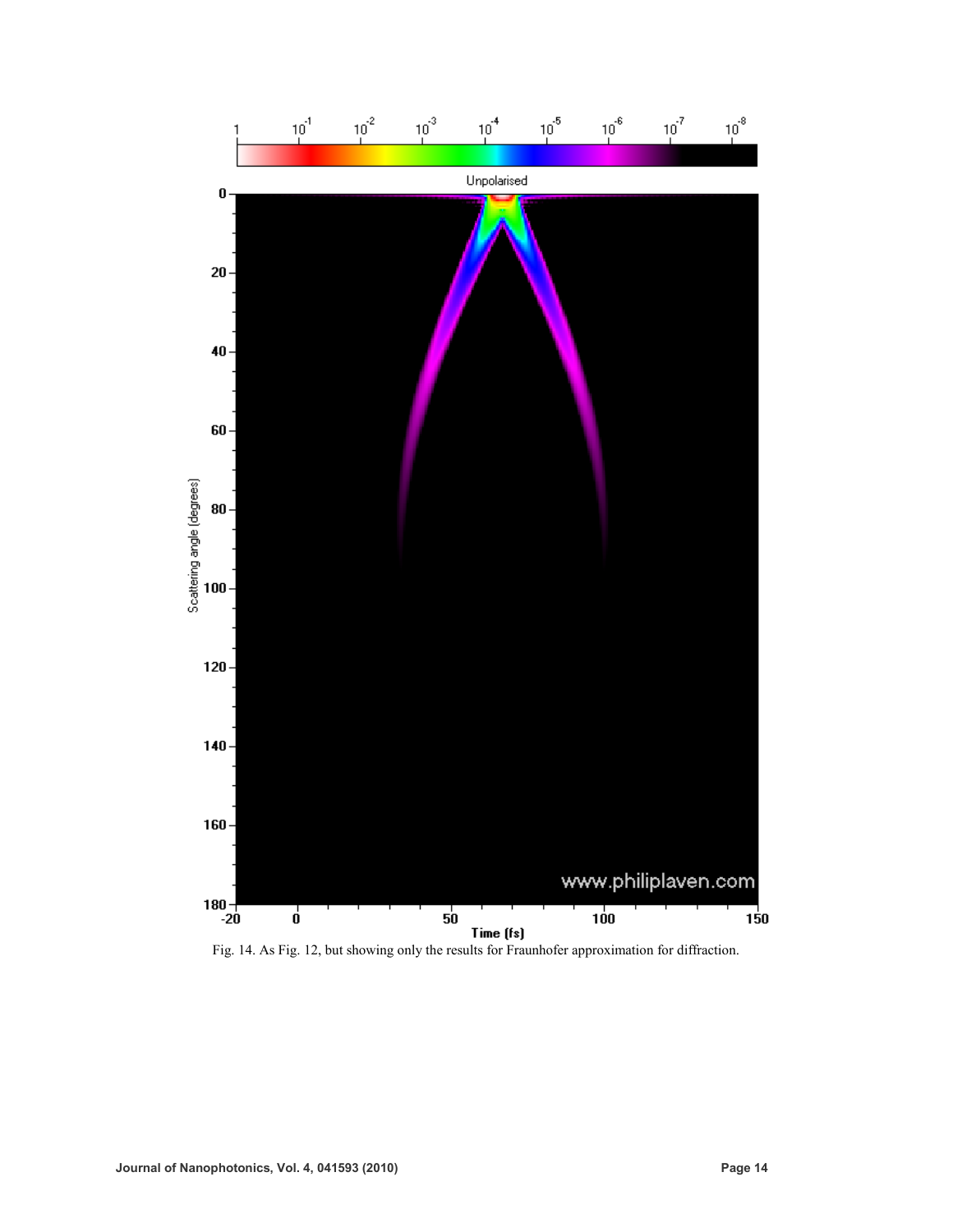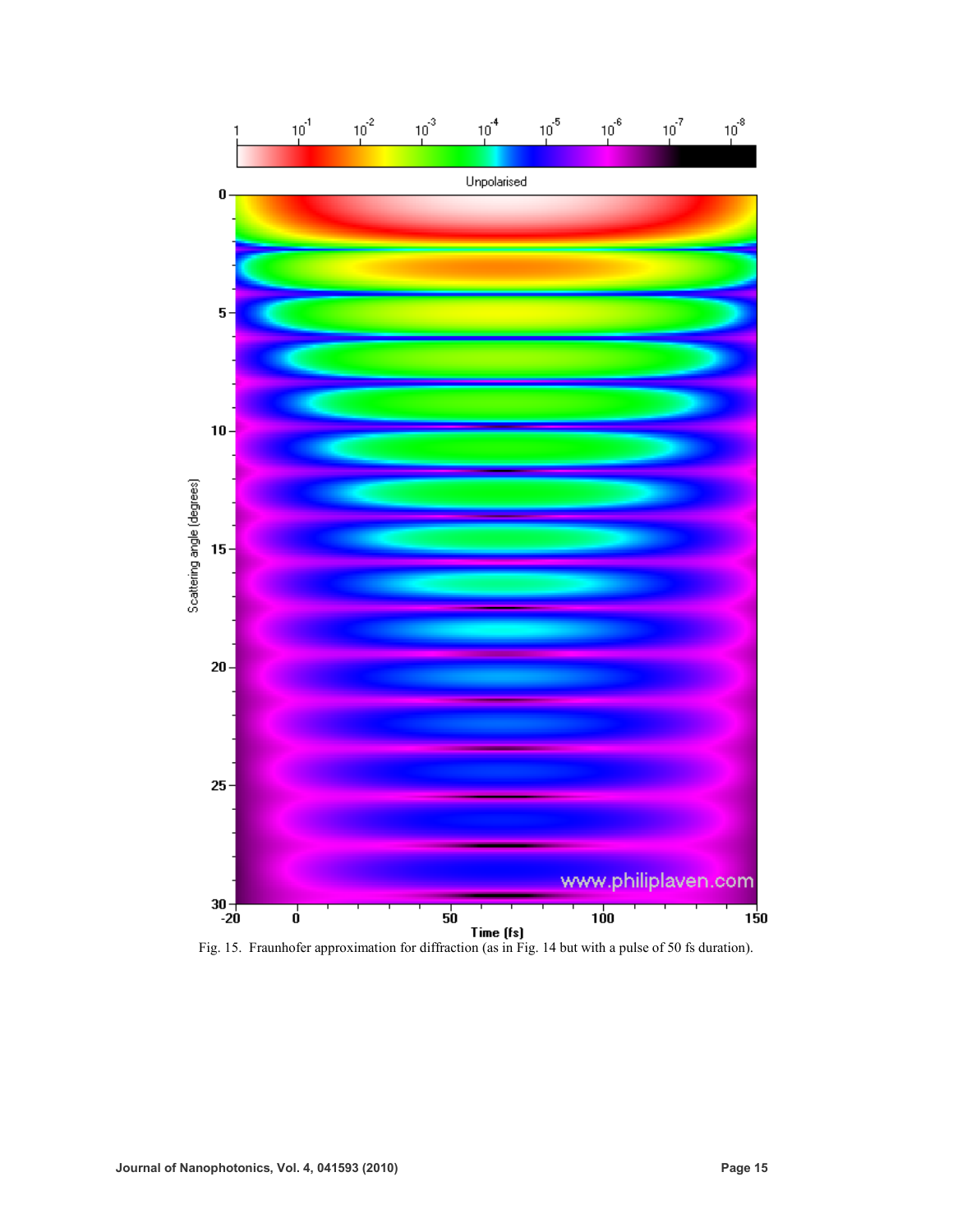## **3 CONCLUSIONS**

The million-dollar challenge set by Craig Bohren involves devising "a detector that distinguishes between scattered and diffracted waves, accepting the one but rejecting the other." This paper has analyzed this challenge from a theoretical perspective, using the example of scattering of red light from a spherical water droplet of diameter  $d = 20 \mu m$ . Although calculations using the Debye series can separate the contributions made by scattering of order *p*, Debye series calculations for  $p = 0$  combine diffraction with reflection from the exterior of the sphere. Nevertheless, the results show that measurements in the time domain (i.e. by measuring the impulse response due to the scattering of extremely short pulses of light) can distinguish between various scattering mechanisms, such as diffraction, transmission, reflections and surface waves. Unfortunately, these calculations also show that, for forward scattering, the time delays due to reflection from the exterior of the sphere are almost identical to the time delays for part of the diffracted signal. Consequently, as it does not seem possible to achieve complete separation of the diffracted signals (even with a pulse duration as short as 5 fs), this paper must record my failure to satisfy the challenge.

Despite this failure, the paper suggests that the intricacies of scattering can be revealed by considering the time domain (i.e. scattering of short pulses of light), instead of the usual assumption of a constant source of light. Measurements of the impulse response of a small sphere might be difficult to achieve in practice, but computer programs can produce detailed simulations of such measurements – thus achieving results that, in some ways, are more ambitious than Bohren's million-dollar challenge.

I am sure that Craig Bohren never expected serious attempts to solve his challenge – but, like most of us, he had not given sufficient consideration to the time domain concept of scattering. Even so, his million-dollar prize seems safe for the time being!

### **APPENDIX: THE DEBYE SERIES**

Although the title of Debye's 1908 paper [3] refers to the "theory of the rainbow", it was primarily concerned with scattering from a cylinder. Debye did point out that "the extension to spheres is possible in an analogous way without difficulty" but this extension does not seem to have been addressed until 1937 when van der Pol and Bremmer tackled the problem. [4].

The amplitude of the scattered field at scattering angle  $\theta$  is given by LMT as:

$$
S_1(\theta) = \sum_{n=1}^{\infty} \frac{2n+1}{n(n+1)} [a_n \pi_n(\theta) + b_n \tau_n(\theta)]
$$
\n(A.1)

$$
S_2(\theta) = \sum_{n=1}^{\infty} \frac{2 n + 1}{n(n+1)} [a_n \tau_n(\theta) + b_n \pi_n(\theta)]
$$
\n(A.2)

In the Debye series expansion, the values of  $a_n$  and  $b_n$  are re-defined as:

$$
a_n = \frac{1}{2} \Big[ 1 - R_{n,\text{TM}}^{22} - \sum_{p=1}^{\infty} T_{n,\text{TM}}^{21} (R_{n,\text{TM}}^{11})^{p-1} T_{n,\text{TM}}^{12} \Big]
$$
(A.3)

$$
b_n = \frac{1}{2} \Big[ 1 - R_{n,\text{TE}}^{22} - \sum_{p=1}^{\infty} T_{n,\text{TE}}^{21} \left( R_{n,\text{TE}}^{11} \right)^{p-1} T_{n,\text{TE}}^{12} \Big] \tag{A.4}
$$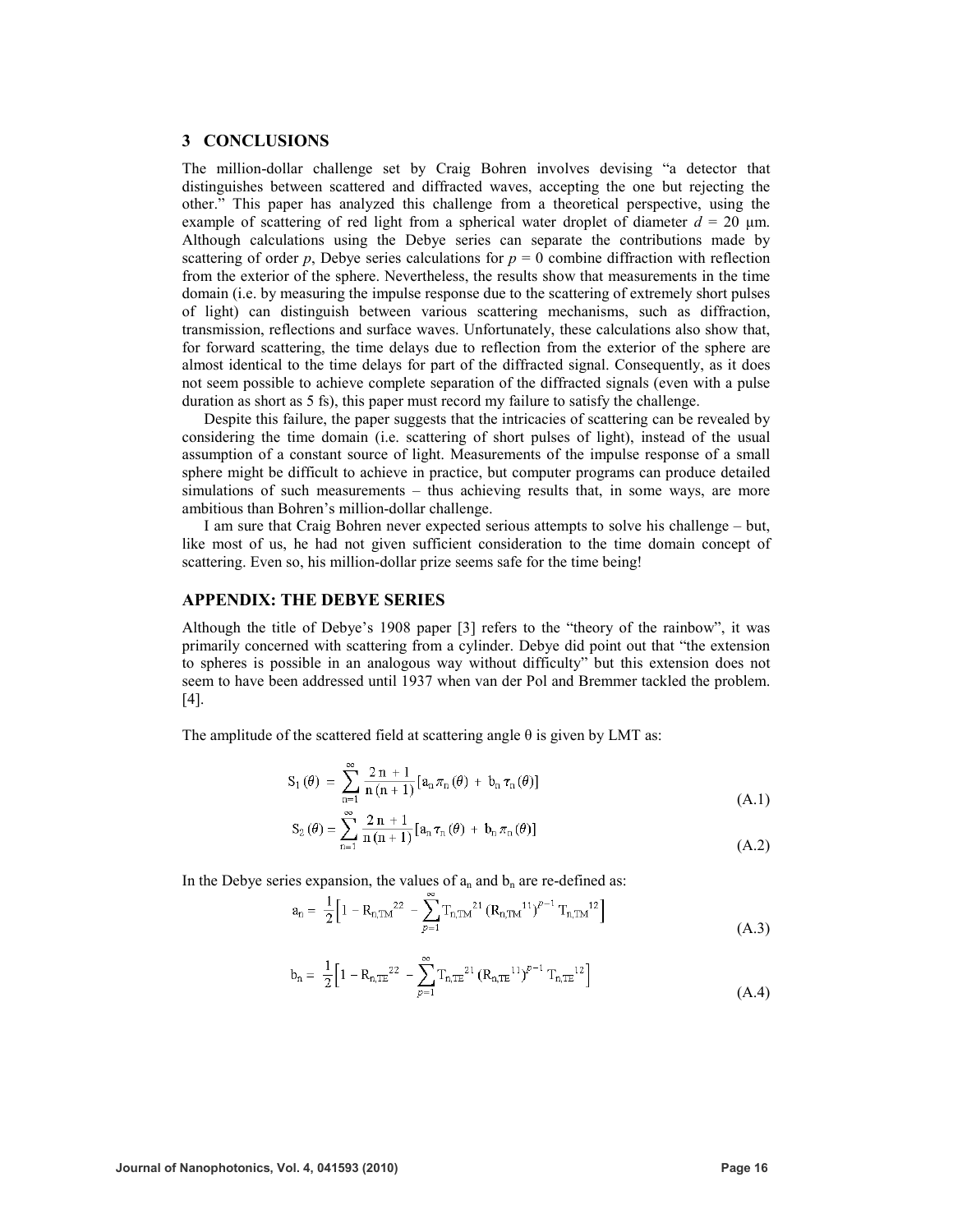The terms  $R_n^{22}$  and  $R_n^{11}$  are the partial-wave reflection coefficients, whilst  $T_n^{22}$  and  $T_n^{11}$  are the partial-wave transmission coefficients. The subscripts TE and TM indicate the polarization. The terms inside the square brackets in Eqs. (A.3) and (A.4) have specific physical meanings: the first term represents diffraction; the second term represents reflection from the exterior of the sphere and the third term represents  $(p-1)$  internal reflections. If a<sub>n</sub> and  $b_n$  are evaluated for a given value of p, Eqs. (A.1) and (A.2) can be used to calculate the amplitude of the scattered field  $S_{1,p}(\theta)$  and  $S_{2,p}(\theta)$  due to order *p*.

As noted in Section 2.1, the Debye series is not an approximation since the sum of the Debye series for all integer values of *p* from  $p = 0$  to  $p = \infty$  gives the same result as LMT calculations. In practice, this vector sum can be safely truncated at much lower values of *p,*  for example,  $p_{max} = 12$  (i.e.  $p = 0$  through  $p = 12$ ) is more than sufficient for scattering of red light from water droplets of diameter  $d = 20 \mu m$ . However, the number of terms necessary to achieve agreement with LMT results increases dramatically as *d* is reduced below 1 µm: for example,  $p_{max} = 10^4$  is required when  $d = 0.2$  µm, whereas  $p_{max} = 10^7$  is required when  $d =$ 0.02  $\mu$ m. The extraordinary values of  $p_{max}$  required when  $d \ll 1 \mu$ m demonstrate that using the Debye series in these circumstances is like using a sledge-hammer to crack a nut. Of course, for scattering of light from such small particles, Rayleigh scattering is applicable – which is much simpler than LMT or the Debye series!

It should be emphasized that the extremely slow convergence of the Debye series is not a problem in practice since it is generally only necessary to sum the Debye series contributions to check the accuracy of computer algorithms.

#### **Acknowledgements**

I would to thank the two anonymous reviewers for their invaluable and constructive suggestions which have helped to improve this paper.

## **References**

- [1] C. F. Bohren and E. E. Clothiaux, *Fundamentals of Atmospheric Radiation,* Wiley-VCH, Weinheim (2006). [[doi: 10.1002/9783527618620\]](http://dx.doi.org/doi:10.1002/9783527618620)
- [2] C. F. Bohren and D. R. Huffman, *Absorption and Scattering of Light by Small*  Particles, Wiley-VCH, New York (1983). [[doi: 10.1002/9783527618156\]](http://dx.doi.org/doi:10.1002/9783527618156)
- [3] P. Debye "Das elektromagnetische Feld um einen Zylinder und die Theorie des Regenbogens," *Physikalische Zeitschrift* 9, 775–778 (1908) [N.B. An English translation of this paper entitled "The electromagnetic field around a cylinder and the theory of the rainbow" is available in *Selected Papers on Geometrical Aspects of Scattering*, SPIE Milestone Series Volume MS 89 (1993)]
- [4] B. Van der Pol and H. Bremmer, "The diffraction of electromagnetic waves from an electrical point source round a finitely conducting sphere, with applications to radiotelegraphy and the theory of the rainbow," *Philos. Mag.* **24**, 141-176, 825-864 (1937).
- [5] E. A. Hovenac and J. A. Lock, "Assessing the contributions of surface waves and complex rays to far-field Mie scattering by use of the Debye series," *J. Opt. Soc. Am. A* **9**, 781–795 (1992) [[doi:10.1364/JOSAA.9.000781\]](http://dx.doi.org/10.1364/JOSAA.9.000781)
- [6] H. C. van de Hulst, *Light Scattering by Small Particles*, Dover, New York (1981) (reprint of 1957 Wiley edition) [[doi:10.1063/1.3060205\]](http://dx.doi.org/10.1063/1.3060205)
- [7] M. Born and E. Wolf, *Principles of Optics: Electromagnetic Theory of Propagation, Interference and Diffraction of Light (7th Edition)*, Cambridge University Press, Cambridge (2000) [[doi:10.2277/0521642221\]](http://dx.doi.org/10.2277/0521642221)
- [8] H. Bech and A. Leder, "Particle sizing by ultrashort laser pulses numerical simulation," *Optik* **115**, 205–217 (2004) [[doi:10.1078/0030-4026-00361\]](http://dx.doi.org/10.1078/0030-4026-00361)